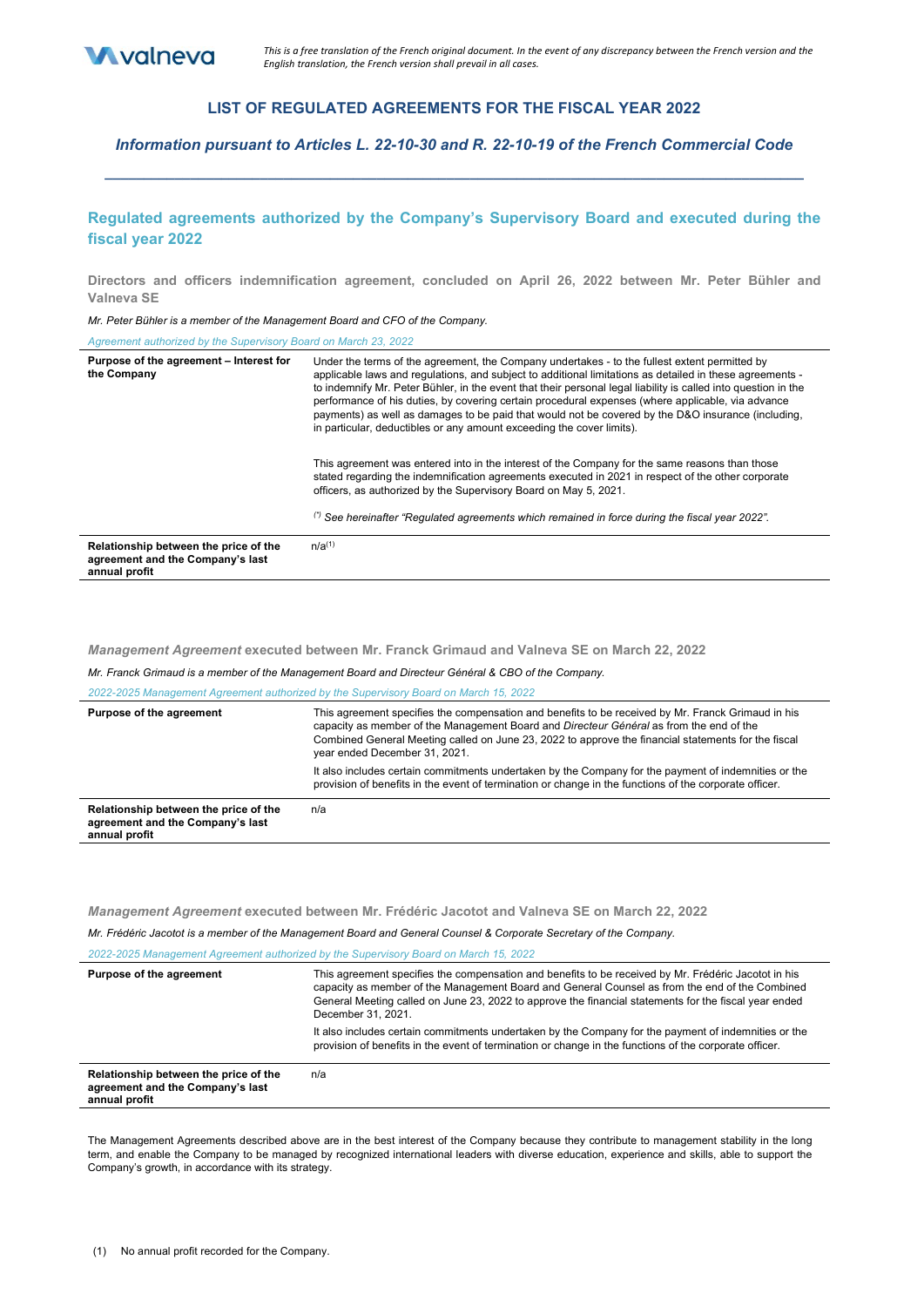

**Amendment 6 to the Collaboration and Research License Agreement executed with Vital Meat SAS on March 31, 2022**

**Initial agreement entered into with the company Groupe Grimaud La Corbière SA (now Groupe Grimaud La Corbière SAS), then transferred to Vital Meat SAS(\*).**

Groupe Grimaud La Corbière SAS is a shareholder holding more than 10% of the Company's voting rights. Mr. Frédéric Grimaud is President & Chief *Executive Officer of Groupe Grimaud La Corbière and Chairman of the Supervisory Board of Valneva SE. Groupe Grimaud La Corbière, legal entity represented by its President & Chief Executive Officer Mr. Frédéric Grimaud, is the President of its subsidiary Vital Meat SAS.*

*Amendments authorized by the Supervisory Board on March 23, 2022*

| Purpose of the agreement - Interest for<br>the Company                                     | The aforementioned amendment was executed for the purpose of extending the term of the<br>Collaboration and Research License Agreement (CCLR) until April 30, 2022.             |
|--------------------------------------------------------------------------------------------|---------------------------------------------------------------------------------------------------------------------------------------------------------------------------------|
|                                                                                            | Financial conditions: Periodic payments unchanged from the amounts defined in the previous<br>amendments <sup>(*)</sup> .                                                       |
|                                                                                            | This amendment was entered into in the best interest of the Company in that they optimize the benefits<br>described for Valneva SE under the initial agreement <sup>(*)</sup> . |
|                                                                                            | (*) See hereinafter "Requlated agreements which remained in force during the fiscal year 2022".                                                                                 |
| Relationship between the price of the<br>agreement and the Company's last<br>annual profit | n/a                                                                                                                                                                             |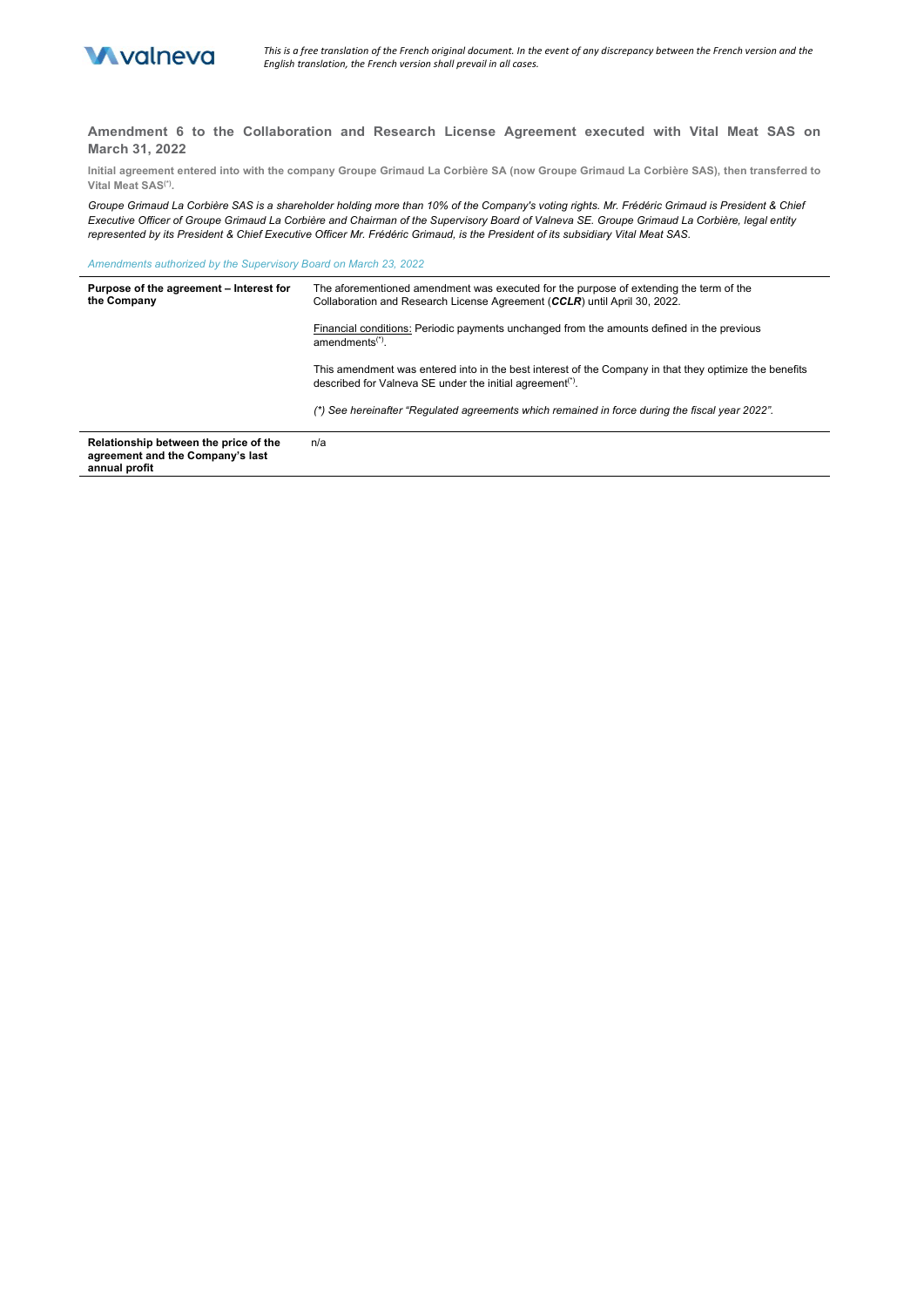

## **Regulated agreements which remained in force during the fiscal year 2022**

## **Directors and officers indemnification agreements**

*Individual agreements exectuted between the Company and:* 

*- Mr. Thomas Lingelbach, Chairman of the Company's Management Board (Agreement signed on June 29, 2021),* 

*- Mr. Franck Grimaud, Member of the Management Board and Directeur Général & CBO of the Company (Agreement signed on July 13, 2021),* 

*- Mr. Frédéric Jacotot, Member of the Management Board and General Counsel & Corporate Secretary of the Company (Agreement signed on June 24, 2021),* 

- Mr. Juan Carlos Jaramillo, Member of the Management Board and CMO (Agreement signed on July 6, 2021),

*- Mr. Frédéric Grimaud, President & Chief Executive Officer of Groupe Grimaud La Corbière SAS, shareholder holding more than 10% of the voting rights of the Company, and Chairman of the Supervisory Board of Valneva SE (Agreement signed on June 29, 2021),* 

*- Mr. James Sulat, Vice-Chairman of the Supervisory Board of Valneva SE (Agreement signed on June 25, 2021),* 

*- Ms. Anne-Marie Graffin, Member of the Supervisory Board of Valneva SE (Agreement signed on July 5, 2021),* 

*- Ms. Sharon Tetlow, Member of the Supervisory Board of Valneva SE (Agreement signed on July 16, 2021),* 

*- Ms. Johanna Pattenier, Member of the Supervisory Board of Valneva SE (Agreement signed on June 29, 2021).*

#### *Agreements authorized by the Supervisory Board on May 5, 2021*

**Purpose of the agreements - Interest for the Company** Under the terms of the agreements, the Company undertakes - to the fullest extent permitted by applicable laws and regulations, and subject to additional limitations as detailed in these agreements - to indemnify each of the corporate officers, in the event that their personal legal liability is called into question in the performance of their duties, by covering certain procedural expenses (where applicable, via advance payments) as well as damages to be paid that would not be covered by the **D&O Insurance** (including, in particular, deductibles or any amount exceeding the cover limits). These agreements were entered into in the interest of the Company because of the following: ■ Following the Company's IPO on the Nasdaq, corporate officers are exposed to significantly increased risks of personal legal liability (in comparison with the level of risk arising from the application of French law). As a result of these additional risks, directors and officers of other companies listed in the United States are typically indemnified and/or insured. ■ The Company considers that being listed on the Nasdaq is a key factor in the success of its future development, as this market generally has the highest valuations of biotechnology companies, as well as the highest stock liquidity, thus giving better prospects to the Company's shareholders. ■ In this context, the engagement of current and future corporate officers is necessary for the achievement of the Company's objectives, and the absence of any protection that the Company could offer in the form of insurance and indemnification might prohibit such corporate officers from continuing in or accepting their duties within the Company. In seeking insurance coverage for its corporate officers, the Company learned that such insurance is currently extremely expensive and difficult to secure. The D&O Insurance that the Company finally obtained includes a very high deductible and is limited in scope and degree of protection provided despite its cost. The Company therefore concluded that being able to provide the indemnities and advances of expenses provided for by the agreements was important, since this offers corporate officers more complete protection than that resulting from the D&O Insurance alone, and that the required protection could not be achieved by any means other than by entering into these agreements. The Company believes that the provisions of these agreements are in the best interest of the Company and its shareholders, and that these provisions will benefit the Company through promoting the continued retention and recruitment of corporate officers.

**Relationship between the price of the agreement and the Company's last annual profit:** n/a

#### **Amendment 1 to the 2019-2022 Management Agreement executed between Mr. Franck Grimaud and Valneva SE on March 4, 2021**

*Mr. Franck Grimaud is a member of the Management Board and Directeur Général & CBO of the Company.*

#### A*mendment authorized by the Supervisory Board on January 15, 2021*

| <b>Purpose of the</b><br>agreement -<br>Interest for the<br>Company | This amendment provides in particular for additional compensation for the corporate officer in the event of a change<br>of control of the Company before the final grant of long-term incentive financial instruments, as well as changes<br>to the rules governing remuneneration in the event of termination of the Management Agreement or non-renewal<br>of the corporate officer's term of office at expiry (severance package indemnities set at one year's fixed compensation,<br>including the notice period). |
|---------------------------------------------------------------------|------------------------------------------------------------------------------------------------------------------------------------------------------------------------------------------------------------------------------------------------------------------------------------------------------------------------------------------------------------------------------------------------------------------------------------------------------------------------------------------------------------------------|
|                                                                     | The amendment was entered into in the best interest of the Company since (a) it minimizes the Company's financial<br>exposure if a member of the Management Board is dismissed in the course of his term of office, and (b) it ensures that<br>any indemnity linked to a change in control of the Company is no longer conditioned on the dismissal of the corporate<br>officer, thus potentially allowing a smooth transition in the event of a change of control.                                                    |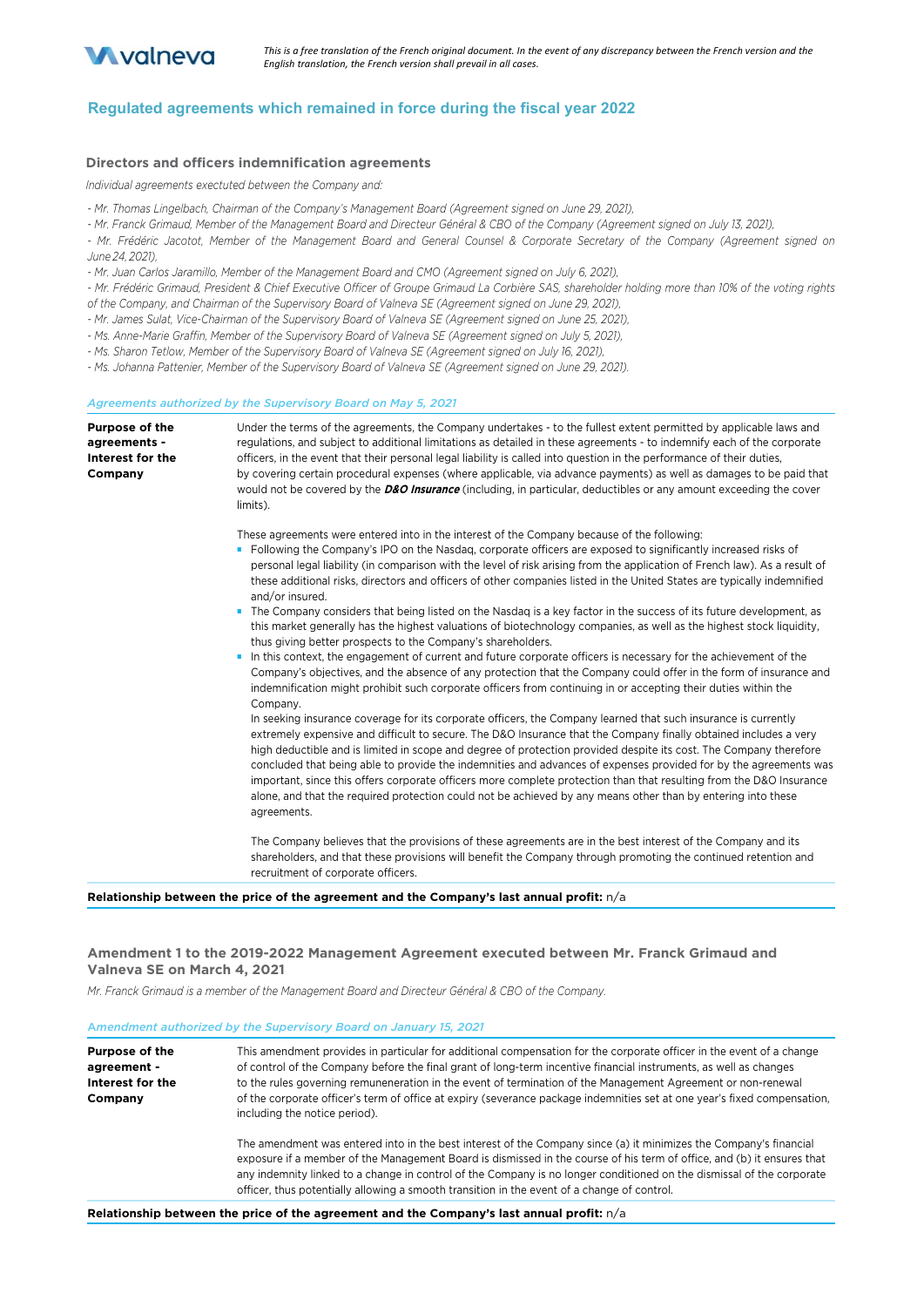

## **Amendment 1 to the 2019-2022 Management Agreement executed between Mr. Frédéric Jacotot and Valneva SE on March 4, 2021**

*Mr. Frédéric* Jacotot *is a member of the Management Board and General Counsel & Corporate Secretary of the Company.*

| Amendment authorized by the Supervisory Board on January 15, 2021   |                                                                                                                                                                                                                                                                                                                                                                                                                                                                                                                        |
|---------------------------------------------------------------------|------------------------------------------------------------------------------------------------------------------------------------------------------------------------------------------------------------------------------------------------------------------------------------------------------------------------------------------------------------------------------------------------------------------------------------------------------------------------------------------------------------------------|
| <b>Purpose of the</b><br>agreement -<br>Interest for the<br>Company | This amendment provides in particular for additional compensation for the corporate officer in the event of a change<br>of control of the Company before the final grant of long-term incentive financial instruments, as well as changes to<br>the rules governing remuneneration in the event of termination of the Management Agreement or non-renewal of<br>the corporate officer's term of office at expiry (severance package indemnities set at one year's fixed compensation,<br>including the notice period). |
|                                                                     | The amendment was entered into in the best interest of the Company since (a) it minimizes the Company's financial<br>exposure if a member of the Management Board is dismissed in the course of his term of office, and (b) it ensures that<br>any indemnity linked to a change in control of the Company is no longer conditioned on the dismissal of the corporate<br>officer, thus potentially allowing a smooth transition in the event of a change of control.                                                    |
|                                                                     | Belektroniko krituriareko zahari etako ezarearen ezatako Bezarenako legarenako barrenako arte                                                                                                                                                                                                                                                                                                                                                                                                                          |

**Relationship between the price of the agreement and the Company's last annual profit:** n/a

**Amendments 3, 4 and 5 to the Collaboration and Research License Agreement & Amendment 3 to the Premises and Equipment Provision Agreement - Amendments executed with Vital Meat SAS on March 24, 2021 (in the case of amendments 3 to the agreements), and effective from June 10, 2021 and December 31, 2021 (concerning amendments 4 and 5 to the Collaboration and Research License Agreement respectively).**

#### *Initial agreements entered into with the company Groupe Grimaud La Corbière SA (now Groupe Grimaud La Corbière SAS), then transferred to Vital Meat SAS (see hereinafter)*

*Groupe Grimaud La Corbière SAS is a shareholder holding more than 10% of the Company's voting rights. Mr. Frédéric Grimaud is President & Chief Executive Officer of Groupe Grimaud La Corbière and Chairman of the Supervisory Board of Valneva SE. Groupe Grimaud La Corbière, legal entity represented by its President & Chief Executive Officer Mr. Frédéric Grimaud, is the President of its subsidiary Vital Meat SAS.*

*Amendments 3 and 4 to the Collaboration and Research License Agreement authorized by the Supervisory Board on*  March 23, 2021, Amendment 5 to the Collaboration and Research License Agreement authorized by the Supervisory Board on<br>December 22, 2021, and Amendment 3 to the Premises and Equipment Provision Agreement authorized by the

| <b>Purpose of the</b><br>agreements -<br>Interest for the<br>Company | The aforementioned amendments were executed, depending on the case, for the purpose of extending the term of the<br>Collaboration and Research License Agreement (CCLR) - at first, until June 30, 2021, then until December 31, 2021, and<br>finally until March 31, 2022 - and for the purpose of extending the surface area of the premises leased by Valneva SE to<br>Vital Meat SAS under the Premises and Equipment Provision Agreement (CMAD).          |
|----------------------------------------------------------------------|----------------------------------------------------------------------------------------------------------------------------------------------------------------------------------------------------------------------------------------------------------------------------------------------------------------------------------------------------------------------------------------------------------------------------------------------------------------|
|                                                                      | Financial conditions:<br>(i) under the CCLR: Periodic payments unchanged from the amounts defined in the previous amendments <sup>(*)</sup> .<br>(ii) under the CMAD: Conditions defined in the initial agreement unchanged $\binom{n}{k}$ .                                                                                                                                                                                                                   |
|                                                                      | These amendments were entered into in the best interest of the Company in that they optimize the benefits described<br>for Valneva SE under the initial agreements <sup>(*)</sup> .<br>In addition, the extension of the Collaboration and Research License Agreement until March 31, 2022 allows Valneva to<br>have more time to study the best options for the grant of one or more commercial licenses for use of its EBx<br>technology in the food sector. |
|                                                                      | <sup>(*)</sup> See hereinafter.                                                                                                                                                                                                                                                                                                                                                                                                                                |

**Relationship between the price of the agreements and the Company's last annual profit:** n/a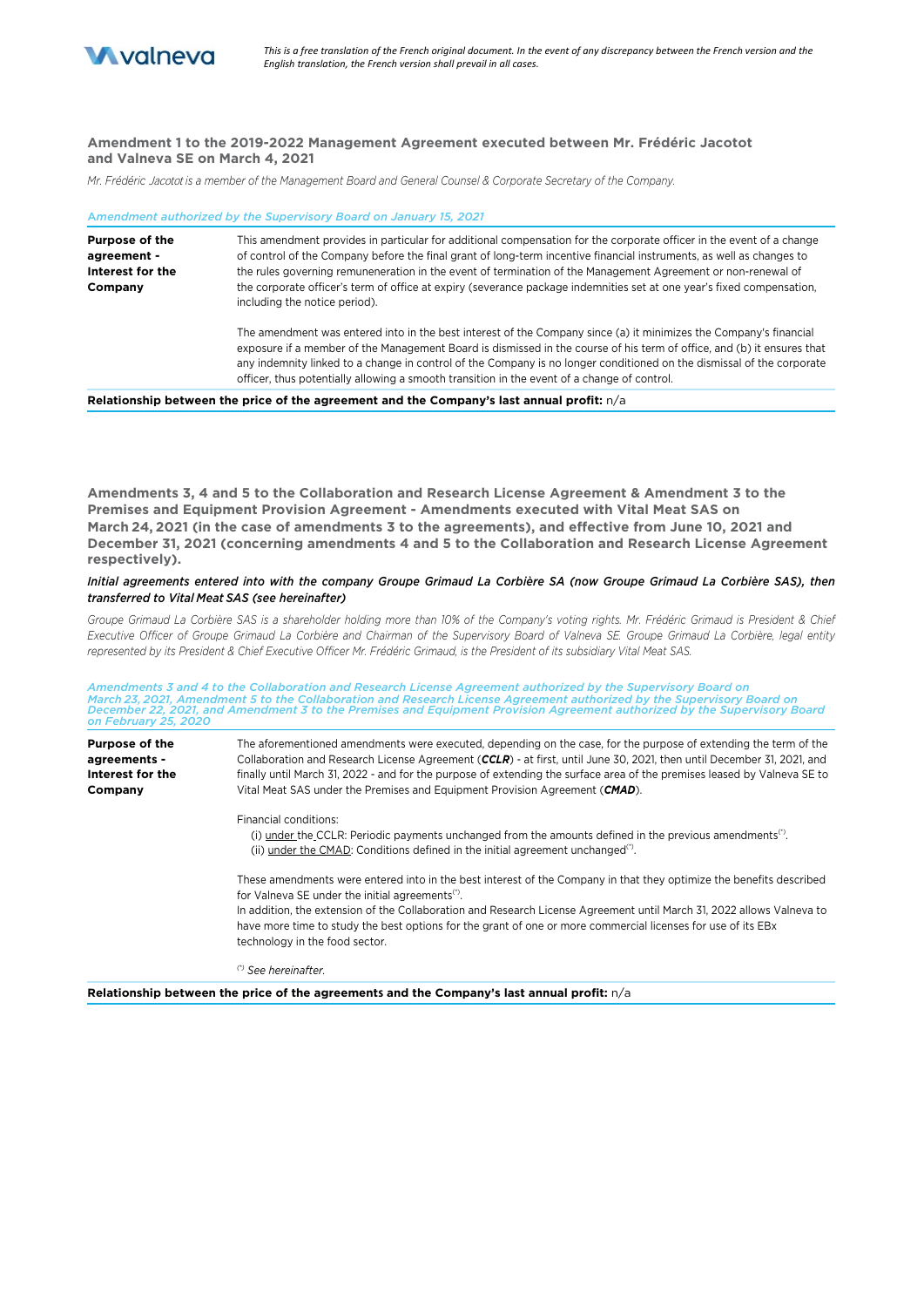

**Amendments 1 and 2 to the Collaboration and Research License Agreement & Amendment 2 to the Premises and Equipment Provision Agreement, executed with Vital Meat SAS on September 25, 2010, December 10, 2020 and June 15, 2020 respectively**

## *Initial agreements entered into with the company Groupe Grimaud La Corbière SA (now Groupe Grimaud La Corbière SAS), then transferred to Vital Meat SAS.*

*Groupe Grimaud La Corbière SAS is a shareholder holding more than 10% of the Company's voting rights. Mr. Frédéric Grimaud is President & Chief Executive Officer of Groupe Grimaud La Corbière and Chairman of the Supervisory Board of Valneva SE. Groupe Grimaud La Corbière, legal entity represented by its President & Chief Executive Officer Mr. Frédéric Grimaud, is the President of its subsidiary Vital Meat SAS.*

*Amendments authorized by the Supervisory Board on September 22, 2020 and December 9, 2020 (with respect to Amendments 1 and 2 to the Collaboration and Research License Agreement), and by the Supervisory Board of February 25, 2020 (with respect to Amendment 2 to the Premises and Equipment Provision Agreement)*

| Purpose of<br>the agreements -<br>Interest for the | The aforementioned amendments were executed, depending on the case, for the purpose of extending the term of the<br>Collaboration and Research License Agreement (CCLR) - at first, until December 31, 2020, and then until March 31, 2021,<br>and for the purpose of extending the surface area of the premises leased by Valneva SE to Vital Meat SAS under the |
|----------------------------------------------------|-------------------------------------------------------------------------------------------------------------------------------------------------------------------------------------------------------------------------------------------------------------------------------------------------------------------------------------------------------------------|
| Company                                            | Premises and Equipment Provision Agreement (CMAD).                                                                                                                                                                                                                                                                                                                |
|                                                    | Financial conditions:<br>(i) under the CCLR: License fee now paid monthly ( $\epsilon$ 4.167 excl. tax/month); other financial conditions unchanged.<br>(ii) under the CMAD: Conditions defined in the initial agreement unchanged (see hereinafter).                                                                                                             |
|                                                    | These amendments are in the best interest of the Company because they enhance the benefits described for<br>Valneva SE under the initial agreements.                                                                                                                                                                                                              |

**Collaboration and Research License Agreement & Premises and Equipment Provision Agreement, executed on September 27, 2018 with Groupe Grimaud La Corbière SA (today Groupe Grimaud La Corbière SAS), then transferred to Vital Meat SAS**

## *Agreements that have been the subject of several amendments (see herein***before***)*

*Groupe Grimaud La Corbière SAS is a shareholder holding more than 10% of the Company's voting rights. Mr. Frédéric Grimaud is President & Chief Executive Officer of Groupe Grimaud La Corbière and Chairman of the Supervisory Board of Valneva SE. Groupe Grimaud La Corbière, legal entity represented by its President & Chief Executive Officer Mr. Frédéric Grimaud, is the President of its subsidiary Vital Meat SAS.*

#### *Agreements authorized by the Supervisory Board on September 20, 2018*

| <b>Purpose of</b><br>the agreements -<br>Interest for the<br>Company | The Collaboration and Research License Agreement has been executed in order to explore the possibility of using<br>Valneva SE's avian cell lines to produce nutritional meat-like substances, not originating from animals.<br>Under the Collaboration and Research License Agreement (CCLR) and the Premises and Equipment Provision<br>Agreement ( <b>CMAD</b> ), the Company (i) grants Groupe Grimaud La Corbière SA a two-year non-exclusive research<br>license to use Valneva SE's EBx platform (excluding EB66 <sup>®</sup> ) and conduct the above-mentioned assessment,<br>(ii) provides Groupe Grimaud La Corbière SA with limited assistance for this purpose, and (iii) puts few offices in its<br>premises and certain equipment at Groupe Grimaud La Corbière SA's disposal. |
|----------------------------------------------------------------------|---------------------------------------------------------------------------------------------------------------------------------------------------------------------------------------------------------------------------------------------------------------------------------------------------------------------------------------------------------------------------------------------------------------------------------------------------------------------------------------------------------------------------------------------------------------------------------------------------------------------------------------------------------------------------------------------------------------------------------------------------------------------------------------------|
|                                                                      | Financial conditions:<br>(i) under the CCLR:<br>+ License fee for an amount of €50,000 excl. tax/year, and<br>$+$ Amount of $\epsilon$ 6,000 excl. tax/month, paid in exchange for a right of first refusal for a commercial license.                                                                                                                                                                                                                                                                                                                                                                                                                                                                                                                                                       |
|                                                                      | (ii) under the CMAD: Rent of €23.70 excl. tax/m <sup>2</sup> /month for the Offices part and of €26.10 excl. tax/m <sup>2</sup> /month for the<br>Laboratories part.                                                                                                                                                                                                                                                                                                                                                                                                                                                                                                                                                                                                                        |
|                                                                      | The general benefits of the CCLR and CMAD for the Company are the following:<br>an opportunity to potentially improve EB cell lines-related revenues by allowing the exploration of a new field<br>without financial investment:<br>rationalizing the use of the Nantes premises following R&D reorganization;<br>a re-employment opportunity for an employee whose job was cut upon R&D reorganization.                                                                                                                                                                                                                                                                                                                                                                                    |